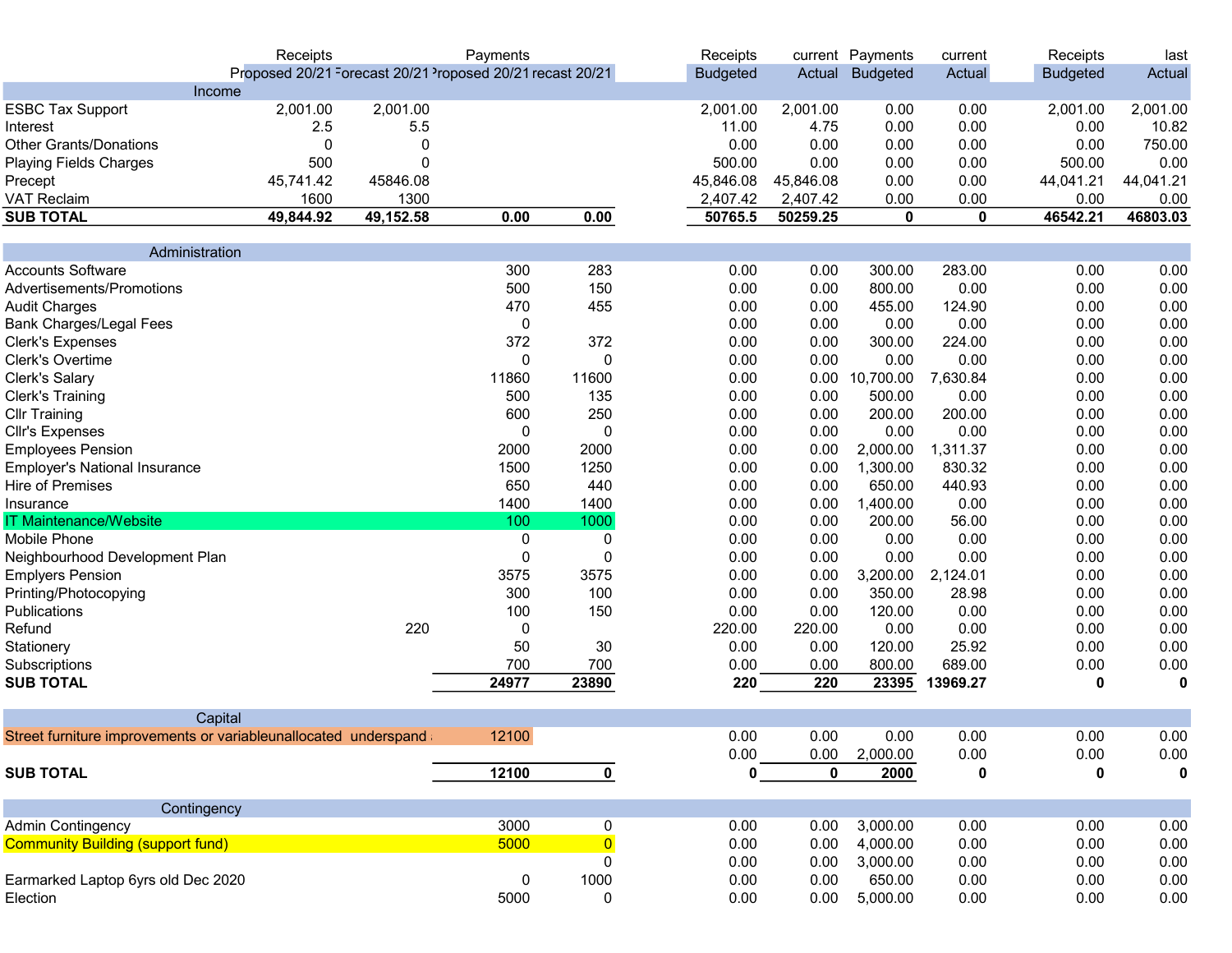| <b>Footpath Development</b>           |            | 1000           | $\overline{0}$ | 0.00    | 0.00             | 1,000.00 | 0.00           | 0.00     | 0.00        |
|---------------------------------------|------------|----------------|----------------|---------|------------------|----------|----------------|----------|-------------|
| Playing fields euipment               |            | 5000           | $\pmb{0}$      | 0.00    | 0.00             | 0.00     | 0.00           | 0.00     | 0.00        |
| TOSCA/Community Pledge LGA 1976 s19   |            | 4000           | 0              | 0.00    | 0.00             | 4,000.00 | 0.00           | 0.00     | 0.00        |
| <b>SUB TOTAL</b>                      |            | 23000          | 1000           | 0       | 0                | 27150    | 0              | 0        | $\mathbf 0$ |
| Highways, Footpaths & Bus Shelters    |            |                |                |         |                  |          |                |          |             |
| <b>Bus Shelter Maintenance</b>        |            | 500            | 500            | 0.00    | 0.00             | 1,000.00 | 428.02         | 0.00     | 0.00        |
| <b>Planter Maintenance</b>            |            | 2500           | 1400           | 0.00    | 0.00             | 2,000.00 | 689.68         | 0.00     | 0.00        |
| <b>Rights of Way Maintenance</b>      |            | 500            | 500            | 0.00    | 0.00             | 1,000.00 | 350.00         | 0.00     | 0.00        |
| Street & Bus Shelter Cleaning         |            | 4000           | 4000           | 0.00    | 0.00             | 4,000.00 | 2,392.00       | 0.00     | 0.00        |
| <b>SUB TOTAL</b>                      |            | 7500           | 6400           | 0       | 0                | 8000     | 3859.7         | 0        | 0           |
| Parks & Open Spaces                   |            |                |                |         |                  |          |                |          |             |
| Caretaker Contract                    |            | $\pmb{0}$      | $\mathbf 0$    | 0.00    | 0.00             | 0.00     | 0.00           | 0.00     | 0.00        |
| <b>Changing Room Maintenance</b>      |            | 2000           | 650            | 0.00    | 0.00             | 2,000.00 | 355.66         | 0.00     | 0.00        |
| Changing Room Power & Water           |            | 750            | 650            | 0.00    | 0.00             | 850.00   | 287.12         | 0.00     | 0.00        |
| Churchyard Maintenance                |            | 2000           | 2000           | 0.00    | 0.00             | 0.00     | 0.00           | 0.00     | 0.00        |
| <b>Closed Church Yard Mowing</b>      |            | 1260           | 1200           | 0.00    | 0.00             | 3,000.00 | 1,050.00       | 0.00     | 0.00        |
| Elm Lane                              |            | 200            | 100            | 0.00    | 0.00             | 200.00   | 90.31          | 0.00     | 0.00        |
| <b>Playing Field Maintenance</b>      |            | 2000           | 1160           | 0.00    | 0.00             | 3,000.00 | 0.00           | 0.00     | 0.00        |
| <b>Playing Fields Mowing Contract</b> |            | 3000           | 3000           | 0.00    | 0.00             | 3,200.00 | 0.00           | 0.00     | 0.00        |
| <b>Playing Fields Rents</b>           |            | 1280           | 3275           | 0.00    | 0.00             | 1,300.00 | 2,490.00       | 0.00     | 0.00        |
| <b>Triangle Maintenance</b>           |            | 500            | 300            | 0.00    | 0.00             | 1,000.00 | 125.00         | 0.00     | 0.00        |
| <b>SUB TOTAL</b>                      |            | 12990          | 12335          |         | 0<br>$\mathbf 0$ | 17550    | 6398.09        | 0        | $\mathbf 0$ |
| Section Charities & 137               |            |                |                |         |                  |          |                |          |             |
| <b>Best Kept Village Competition</b>  |            | 300            | 0              | 0.00    | 0.00             | 300.00   | 0.00           | 0.00     | 0.00        |
| <b>Christmas Decorations</b>          |            | 200            | 150            | 0.00    | 0.00             | 200.00   | 0.00           | 0.00     | 0.00        |
| <b>Flag Brackets and Poles</b>        |            | $\overline{0}$ | 2600           | 0.00    | 0.00             | 2,600.00 | 0.00           | 0.00     | 0.00        |
| Flower & Bulb Planting                |            | $\mathbf{0}$   | 0              | 0.00    | 0.00             | 0.00     | 0.00           | 0.00     | 0.00        |
| Grants                                |            | 3500           | 1000           | 0.00    | 0.00             | 5,000.00 | 100.00         | 0.00     | 0.00        |
| Remembrance Day                       |            | 400            | 50             | 0.00    | 0.00             | 400.00   | 0.00           | 0.00     | 0.00        |
| Town Twinning LGA 1972 s144           |            | 1000           | 0              | 0.00    | 0.00             | 1,000.00 | 0.00           | 0.00     | 0.00        |
| Tutbury Events/Commemoration s137     |            | 1500           | $\Omega$       | 0.00    | 0.00             | 1,500.00 | 155.91         | 0.00     | 0.00        |
| <b>SUB TOTAL</b>                      |            | 6900           | 3800           |         | 0<br>$\mathbf 0$ | 11000    | 255.91         | 0        | 0           |
| <b>NET TOTAL</b>                      | 49844.92   | 87,467.00      | 47425          | 50985.5 | 50479.25         |          | 89095 24482.97 | 46542.21 | 46803.03    |
| V.A.T.                                |            |                |                |         | 0.00             |          |                |          |             |
| Brought forward                       | 54,850.98  |                |                |         | 51,796.73        |          |                |          |             |
| <b>GROSS TOTAL</b>                    | 104,695.90 |                |                |         | 102,275.98       |          |                |          |             |

Carry Forward 22\_23 unallocated 17,228.90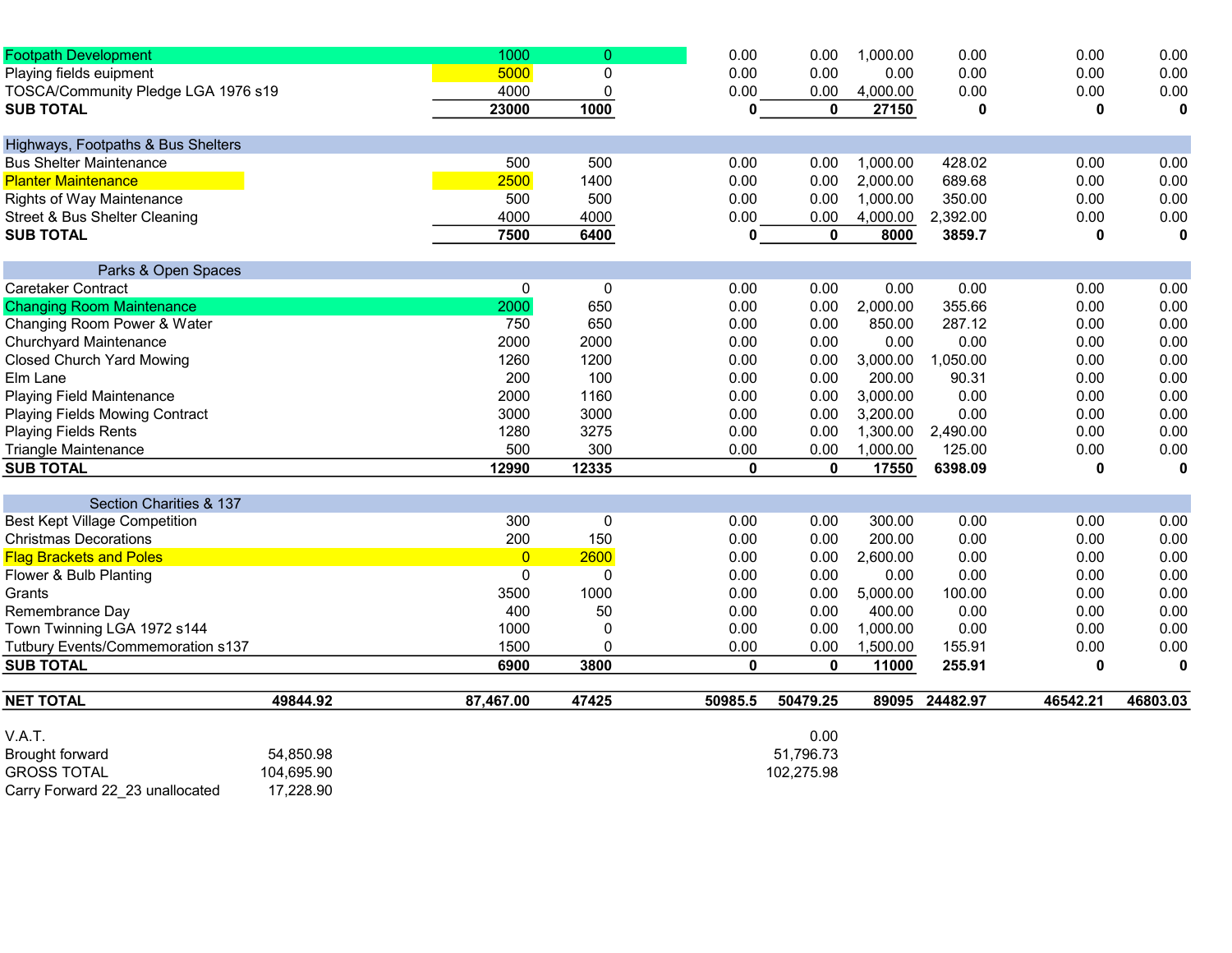| Paymets last year  |                    |
|--------------------|--------------------|
| <b>Budgeted</b>    | Actual             |
|                    |                    |
| 0.00               | 0.00               |
| 0.00               | 0.00               |
| 0.00               | 0.00               |
| 0.00               | 0.00               |
| 0.00               | 0.00<br>0.00       |
| 0.00<br>0          | 0                  |
|                    |                    |
|                    |                    |
| 0.00               | 0.00               |
| 800.00             | 0.00               |
| 450.00             | 335.90             |
| 0.00               | 35.00              |
| 400.00             | 492.53             |
| 0.00               | 0.00               |
| 13,500.00          | 11,019.28          |
| 500.00             | 30.00              |
| 300.00             | 20.00              |
| 200.00             | 64.20              |
| 0.00               | 4,824.45           |
| 1,300.00           | 1,271.55           |
| 650.00<br>1,400.00 | 600.00<br>1,177.47 |
| 200.00             | 40.00              |
| 0.00               | 0.00               |
| 400.00             | 0.00               |
| 3,500.00           | 727.71             |
| 350.00             | 183.33             |
| 100.00             | 0.00               |
| 0.00               | 0.00               |
| 80.00              | 63.68              |
| 800.00             | 645.10             |
| 24930              | 21530.2            |
|                    |                    |
| 650.00             | 0.00               |
| 0.00               | 0.00               |
| 650                | 0                  |
|                    |                    |
|                    |                    |
| 3,000.00           | 116.02             |
| 5,000.00           | 0.00               |
| 5,000.00           | 0.00               |
| 650.00             | 0.00               |
| 5,000.00           | 0.00               |